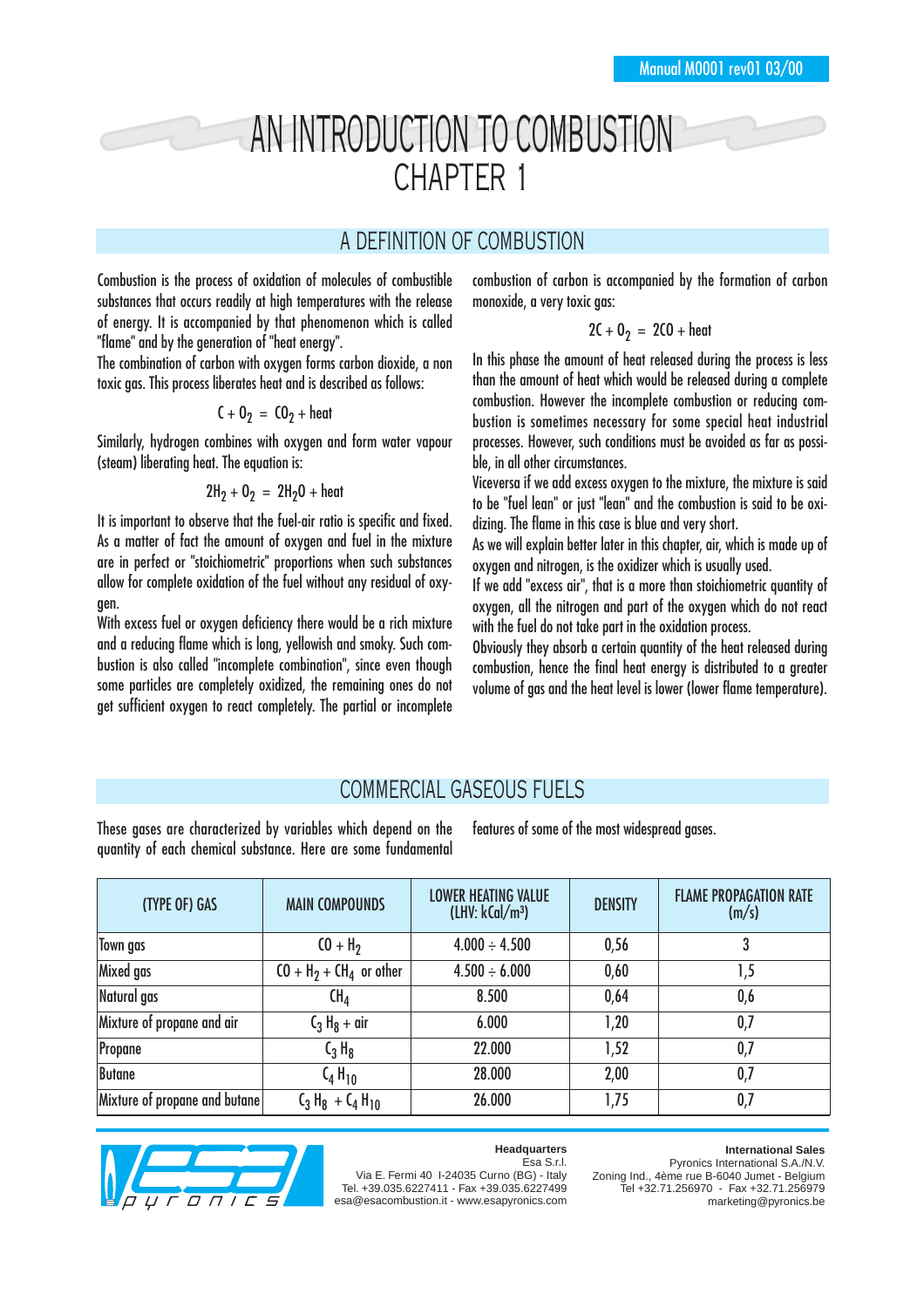#### STOICHIOMETRIC GAS COMBUSTION

For simplicity, we assume throughout this section, that natural gas only contains methane (CH $_A$ ). Now the combustion of methane occurs as follows:

$$
CH_4 + 20_2 = CO_2 + 2H_2O + heat
$$

that is

methane  $+$  oxygen  $=$  carbon dioxide  $+$  water vapour  $+$  heat

As both the reactants and products of the reaction are in a gaseous phase, we can say that a m<sup>3</sup> of methane (natural gas) needs two m<sup>3</sup> of oxygen to complete combustion. It will moreover produce a m<sup>3</sup> of carbon dioxide and two m<sup>3</sup> of water vapour.

The combination of pure oxygen and methane is only used in particular industrial applications, that is when high flame temperatures are needed, such as in blowpipes. However most industrial combustion applications make use of air, not just pure oxygen, as a comburent. For simplicity, we assume that the simplified composition of air is 20%  $0<sub>2</sub>$  and 80% N<sub>2</sub>. Now as 10 m<sup>3</sup> of air per m<sup>3</sup> of methane are necessary, we will have:

$$
10 \text{ AIR} = 20_2 + 8 \text{N}_2
$$

Therefore the chemical reaction of methane with air is:

$$
CH_4 + 20_2 + 8N_2 = CO_2 + 2H_2O + 8N_2 + heat
$$

In the chemistry of combustion nitrogen molecules are inert hence do not enter the reaction, yet they absorb some of the heat. In short, to burn a m<sup>3</sup> of natural gas completely,  $10 \text{ m}^3$  of air are

necessary.

The combustion of propane, on the other hand, is defined by the following equation:

$$
C_3H_8 + 50_2 + 20N_2 = 3CO_2 + 4H_2O + 20N_2 + heat
$$

This confirms that one  $m<sup>3</sup>$  of propane needs 25  $m<sup>3</sup>$  of air to complete its combustion.

From the reactions of propane and methane mentioned above, we can deduct that to release 8,500 kCal of heat using 1 m<sup>3</sup> of natural gas (whose lower heating value is equal to 8,500 kCal/m3) 10 m3 of air are necessary. Whereas to release 21,000 kCal, using 1 m<sup>3</sup> of propane, 25 m<sup>3</sup> of air are necessary.

Given these equations, it is clear that both methane and propane follow the same law by which 1.18 Normal volume of combustion air is necessary to liberate 1,000 kCal. To a certain extent we can say that all commercial combustible gases follow this law. We may even say that to some extent it is valid not only for gaseous fuels but also for liquid and solid ones.

#### QUANTITY OF AIR REQUIRED FOR INDUSTRIAL COMBUSTION

The heat output of burner systems, in particular industrial ones. depends on the quantity of combustion air they manage to mix with gas. Hence the maximum gas capacity in a combustion system is determined by the maximum quantity of air the system can process. Catalogues of burners usually reports the power rating in kCal/h (thousands of calories/hour). At the designing stage and at the moment of choosing which burner or mixer to buy, not only the

power rating and gas capacity but also and particularly the quantity of primary and secondary air must be taken into account as well as the capacity of the system to process such quantities.

As the quantity of air necessary for combustion amounts to 1.18 Nm<sup>3</sup> per 1,000 kCal produced, no matter what gas is used, all industrial combustion systems complying with this principle, may be considered as "universal" if they are capable of working with any type of gaseous fuels.

In other words, once the quantity of air necessary to obtain good

combustion at some fixed heat potential is known, that system will be able to work with no matter what commercial gaseous fuel to produce the same quantity of heat in perfect combustion conditions. The only change to make when shifting from one fuel to another for equal heat capacities concerns the amount of gas, bearing in mind the calorific capacity of each gas per m $^{\rm 3}.$ 

For instance, a system having some heat output of 10,000 kCal/h needs 118 Nm3 of air in order to attain perfect combustion. A lower quantity of air would result in a reducing combustion.

If the capacity of fuel was increased in order to deliver 120,000 kCal/h (which is easy to do by increasing the nozzle diameter of the burner) we would have imperfect combustion if we didn't increase the amount of air in the mixture proportionally. The only way to always obtain perfect combustion conditions, when an increase in the heat rating is desired, is to increase the gas and air capacity at the same time.

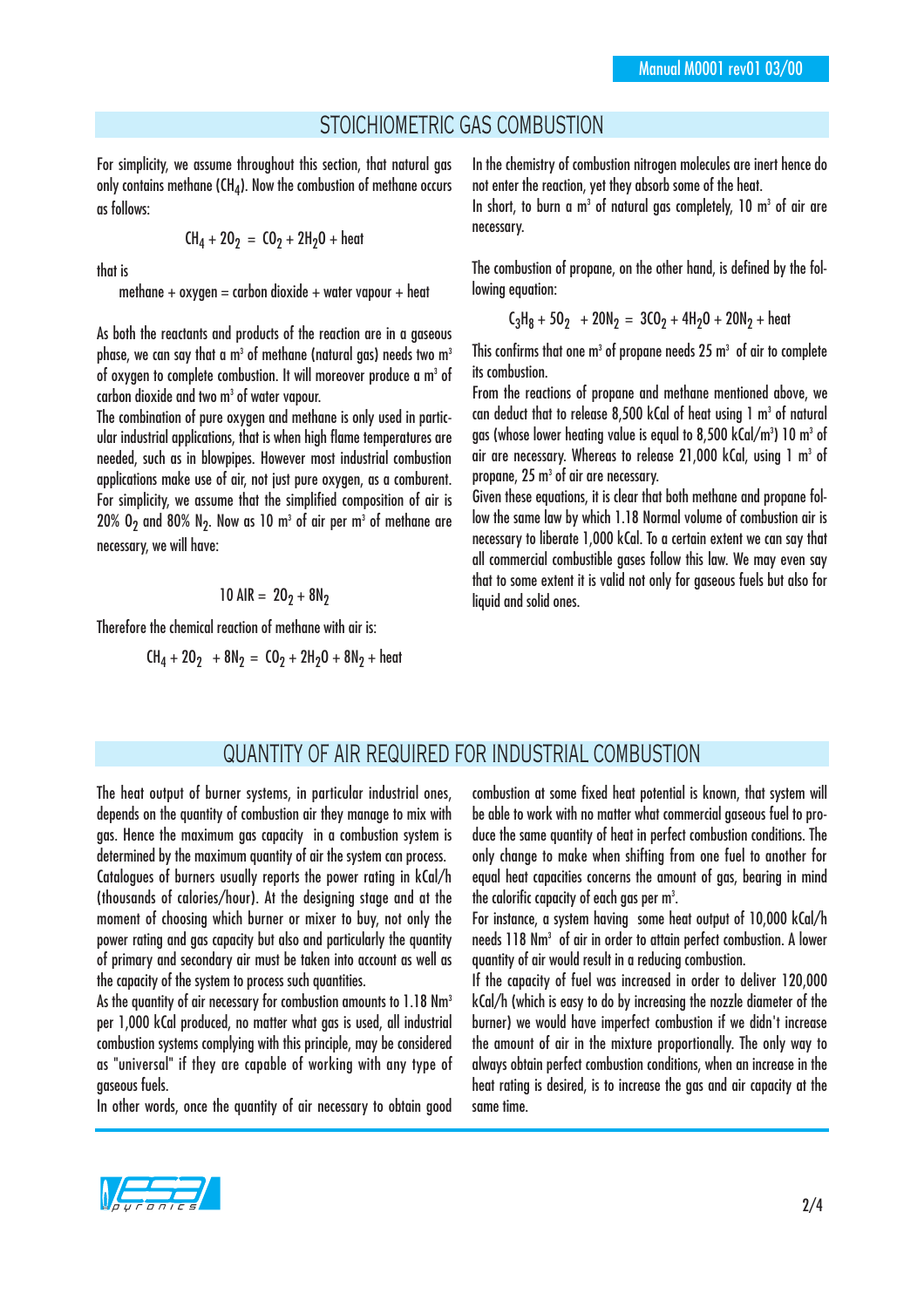#### PRIMARY AIR

Most gas-burner appliances premix some air with fuel gas before it burns. This primary air is less than the stoichiometric air required for complete combustion. The remaining air which is mixed with gas before ignition is called "primary air". The air mixed after ignition is called "secondary air". The quantity of primary air in the mixture is usually expressed as a percentage of the total theoretical air required for combustion; the term referring to all this process is "aeration".

For instance, if a natural-gas burner operates with 80% primary air it means that it is capable of mixing 8  $m<sup>3</sup>$  of air per  $m<sup>3</sup>$  of natural gas before combustion starts. The remaining air,  $2 \text{ m}^3$  of air per m<sup>3</sup> of natural gas, will be added after ignition and is referred to as "secondary air".

Many features relating to flames, depend on the amount of primary air a combustion system can process. The less the primary air, the softer and longer the flame.

#### THE MECHANISM OF COMBUSTION

The chemical equations relating to natural gas mentioned above in this chapter quantify the air and natural gas necessary for theoretical combustion as well as the amount of the final products of such combustion. However these equations do not explain the physical and chemical aspects of combustion.

Concerning the nature of the gaseous state, it is known that the molecules of a gas are in rapid motion, or "thermally agitated" and collide frequently with each other. The higher the temperature the faster the motion of the molecules; viceversa the lower the temperature the slower the motion.

In a perfect mixture of oxygen and natural gas (methane) there are always 2 oxygen molecules per methane molecule. Methane contains 4 hydrogen atoms that are linked by one chemical bond to the carbon atom. The oxygen molecules contain 2 oxygen atoms linked one to the other by two bonds.

$$
\begin{array}{ccccccc}\n\hline\n\text{H} & \text{H} & \text{H} & \text{H} & \text{H} & \text{H} \\
\hline\n\text{H} & \text{H} & \text{H} & \text{H} & \text{H} & \text{H} & \text{H} \\
\hline\n\text{H} & \text{H} & \text{H} & \text{H} & \text{H} & \text{H} & \text{H} \\
\hline\n\text{H} & \text{H} & \text{H} & \text{H} & \text{H} & \text{H} & \text{H} \\
\hline\n\text{H} & \text{H} & \text{H} & \text{H} & \text{H} & \text{H} & \text{H} & \text{H} \\
\hline\n\text{H} & \text{H} & \text{H} & \text{H} & \text{H} & \text{H} & \text{H} & \text{H} & \text{H} \\
\hline\n\text{H} & \text{H} & \text{H} & \text{H} & \text{H} & \text{H} & \text{H} & \text{H} & \text{H} \\
\hline\n\text{H} & \text{H} & \text{H} & \text{H} & \text{H} & \text{H} & \text{H} & \text{H} & \text{H} \\
\hline\n\text{H} & \text{H} & \text{H} & \text{H} & \text{H} & \text{H} & \text{H} & \text{H} & \text{H} \\
\hline\n\text{H} & \text{H} & \text{H} & \text{H} & \text{H} & \text{H} & \text{H} & \text{H} & \text{H} \\
\hline\n\text{H} & \text{H} & \text{H} & \text{H} & \text{H} & \text{H} & \text{H} & \text{H} & \text{H} & \text{H} & \text{H} \\
\hline\n\text{H} & \text{H} & \text{H} & \text{H} & \text{H} & \text{H} & \text{H} & \text{H} & \text{H} & \text{H} & \text{H} & \text{H} \\
\hline\n\text{H} & \text{H} & \text{H} & \text{H} & \text{H} & \text{H} & \text{H} & \text{H} & \text{H} & \text{H} & \text{H} & \text{H} & \text{H} \\
\hline
$$

In order to start combustion, it is necessary that the hydrogen atoms split from the carbon atoms and that oxygen breaks the bonds which link them together so that they are free to react with carbon and hydrogen.

The splitting of the hydrogen, carbon and oxygen atoms is the result of the collision of the molecules with each other. At ordinary temperatures the collision is so weak that atoms are not able to break the bonds.

At high temperatures, collisions involving high energy become more frequent, and at 650 °C this lead to breakup and chemical combination of the colliding molecules.

Methane oxidation is impossible below 650 °C, on the other hand at

650° C and over the free carbon and hydrogen atoms start looking for oxygen: combustion has just started. The chemical reaction of oxidation of the hydrogen and carbon atoms results in the physical phenomenon called flame and heat. The latter is often used in thermal processes.

Combustion occus generally by reaction chains. For instance, at 650 °C, a high-energy collision breaks up a molecule into atoms or "free radicals"; such a molecular fragment reacts with a molecule of fuel gas, which thereby becomes capable of reacting with an oxygen molecule; in the latter process, an atom or free radical is again released, thus continuing the chain. Chains are broken when two atoms combine to form a stable bond. The speed at which this chain reaction takes place determines the "flame propagation rate" of a mixture. The amount of heat liberated during the combustion of a mixture of pure oxygen and natural gas is sufficient to increase the flame temperature to some 2,850 °C.

As we have already said, in industrial combustion applications, apart from very particular circumstances, oxygen is taken from the air of the atmosphere.

During the combustion reaction, the nitrogen in the air absorbs a certain quantity of the heat which has been released. This phenomenon obviously results in a slowed-down chain reaction, hence the transfer of heat from one molecule to the other is slowed-down and the flame propagation rate is also slowed-down. Nitrogen acts as a diluent of the combustion reaction.

The maximum theoretical temperature which can be obtained in the flame produced by methane combustion with air amounts to some 1,930 °C; in reality the maximum temperature which can be reached in a methane-air industrial oven is about 1,800 °C. The heat radiated by the flame as well as other losses prevent the temperature from reaching the maximum theoretical temperature.

Higher combustion temperatures may be reached by mixing oxygen to combustion air. This results in proportionally reduced quantities of